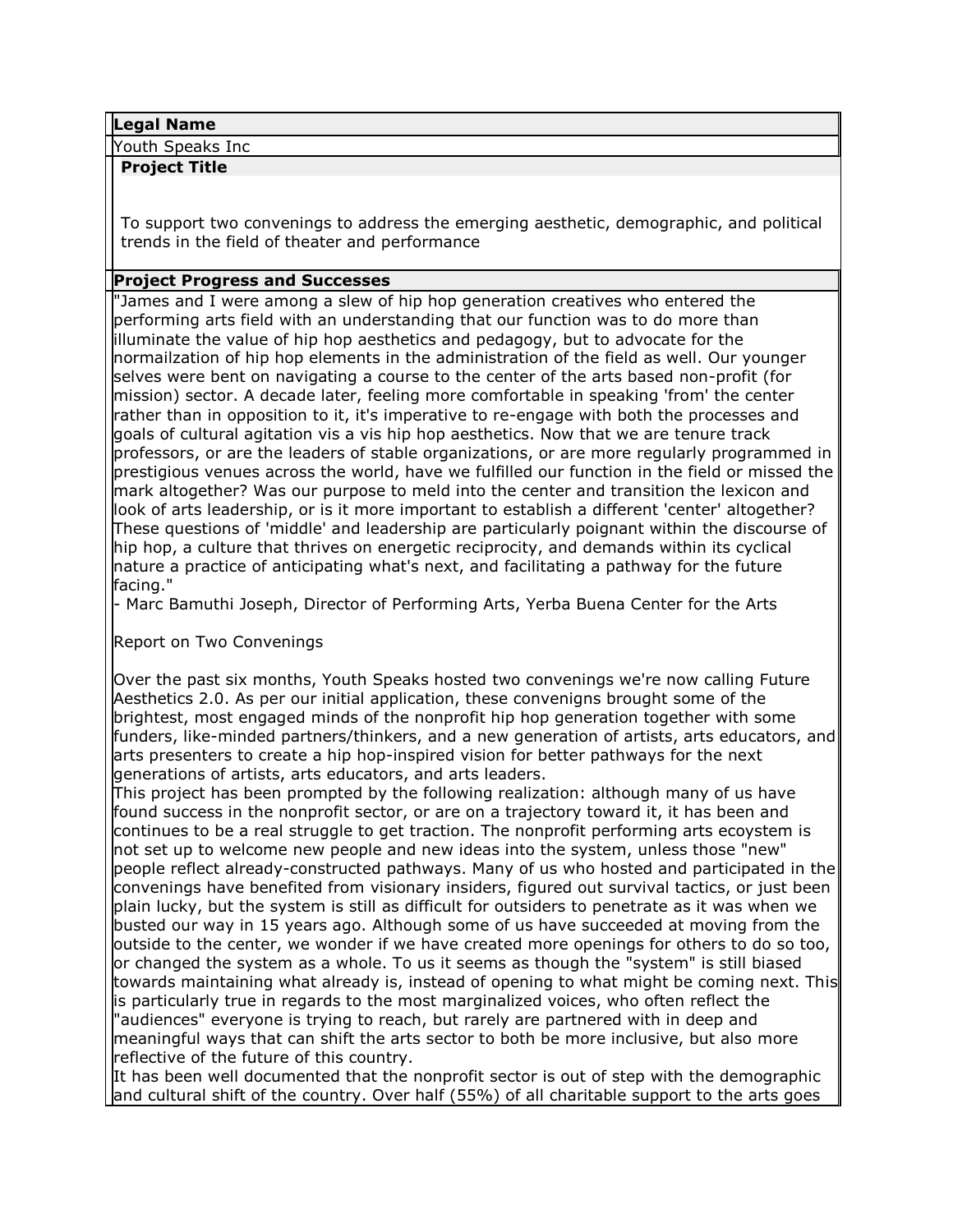to just 2% of arts nonprofit organizations. Attendance patterns show that a majority of Americans don't attend "mainstream" cultural organizations (large museums, symphonies, operas, theaters, etc), and those that do tend to be white, middle-aged, and upper income. And yet the U.S. population is becoming younger and more diverse, ethnically and culturally, and a vibrant culture of arts participation reflects that. In the parlance of Youth Speaks, an ever-expanding series of counter-narratives exist outside of the dominant frame, but is not included in the "performing arts" lexicon, and exists largely outside of the formal nonprofit system. This disadvantages both the "outsiders" and the nonprofit system. The outsiders suffer because of their lack of access to the resources, knowledge, networks and validation that the nonprofit system provides. The nonprofit system suffers because it excludes the creative expressions of and participation by wide swaths of the nation, thereby becoming less and less relevant.

We asked participants at these two convenings to bring their own experience and creativity to bear on helping us imagine a healthier system and more encouraging pathways for the next generation of young performing artists who are working in the hip hop legacy and what it would take to get there. At the convenings, we looked at some needs for fundamental shifts to ensure that there is access and opportunity for artists, arts educators, arts leaders and audience members that do not currently exist within the nonprofit performing arts ecosystem. How might we create a system that respects the successes of those who have gone before, but anticipates and creates pathways for what is coming next? By sharing our vision of a more just system with others, we hope to spur a national discussion about change and multi-sector action towards it. ---

During the second convening, a comment was made about how the hip-hop generation grew up largely in integrated schools, and how this has consciously or not informed the curation practice of hip-hop generation arts leaders -- and the assumption that this would be even more true now as the nation continues to diversify.

However, as recent studies show, schools are being re-segregated in new and different ways (New York City is the most segregated school system in the nation right now). What will this mean for artistic curation moving forward, when experience during critical years of personal development becomes more and more mono-cultural?

This gets to the point of the convenings, which we at Youth Speaks focused on ideas of equity, access, and opportunity (social justice). The following prompted a comment that led the 2nd convening:

In any unjust system, survival tactics are necessary. The ability to navigate systems of inequity and weighted balance is a particular skill set. Creating frameworks for these survival tactics to be taught, adopted, and accessible to all is part of a move toward a more socially just place.

But so is working toward systemic change. In any attempt to try to dismantle an unjust system (and here, we're speaking specifically about the financial structures and overall accessibility to opportunity in the nonprofit performing arts world), people who have developed survival tactics must also be involved in the dismantling, even if its ultimate impact is only to make the system a little more just.

When we at Youth Speaks first reconvened in January - many of us having been part of the earlier Future Aesthetic gatherings, alongside a few special invited guests - we talked a lot about various injustices in the (nonprofit) performing arts world, and discussed various survival tactics people in the room have employed. We also talked about challenges many faced and still face, celebrated artistic, financial, and institutional success, and built up an impressive catalog of works that we all admired.

It was great to get everyone into that room to gauge where folks were at. One of the things we walked away with was the recognition that when we were first brought together, although we came from different places and worked in different ways, we shared a similar set of values, principles, and economies (as in we were all hustling financially). Now,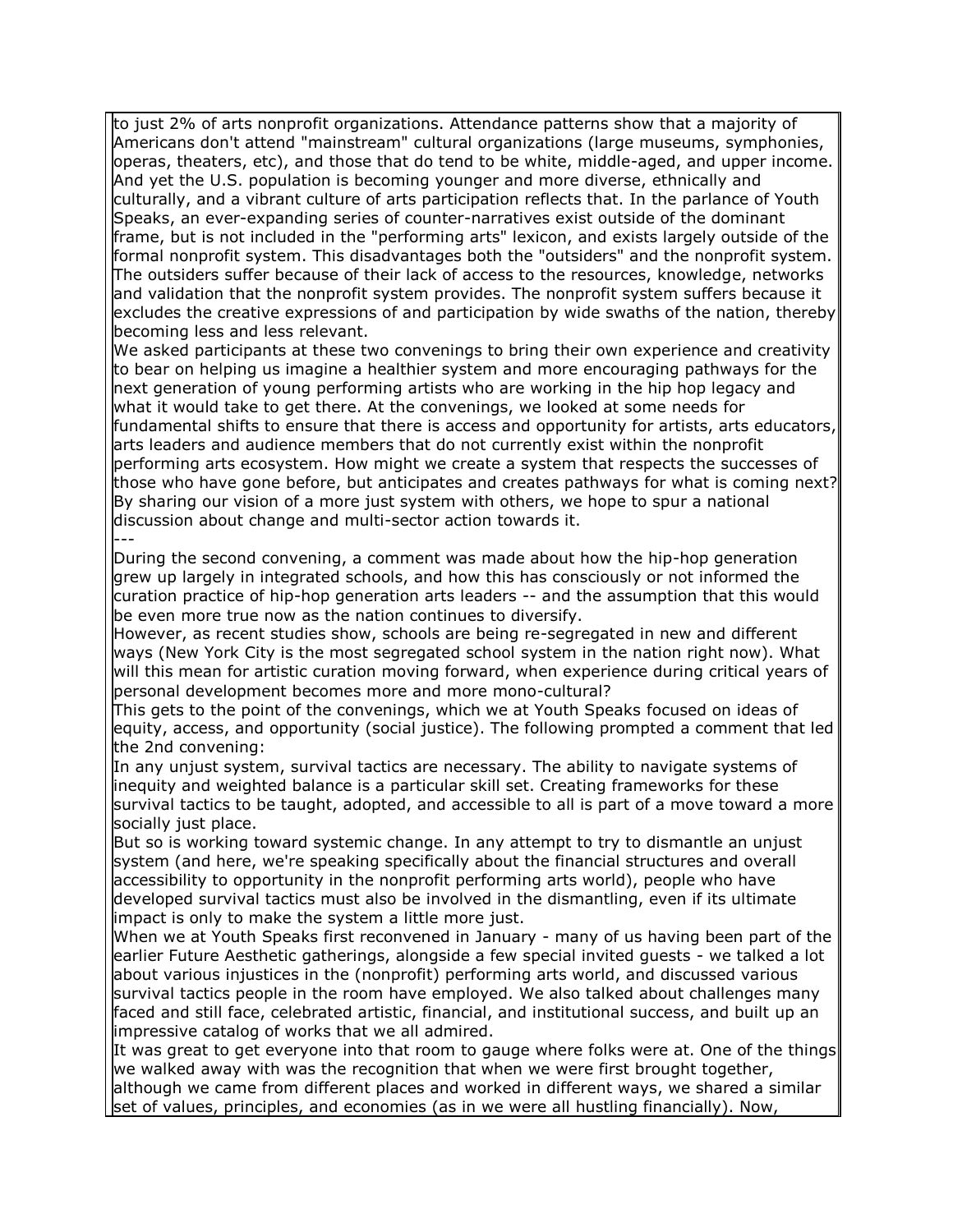though, the economies in the room are different. Several of us work for major institutions, are involved in major productions, receive significant funding for the work, and are highlighted as examples of "success." Some of us are still struggling to navigate the financial structures to the point where it's impacting our ability to work effectively. That divide would -- we hoped -- inform the conversation of the 2nd convening, but it shouldn't be the focus of the conversation. Our call was this: while some of us have learned to manage, even at times thrive, in the nonprofit arts world - and we understand from experience survival tactics that need to be shared - we perhaps can also land on methods to try to upset the setup enough to help change the system while navigating it (and helping others navigate it) as it currently stands. To put it in another way, as Bamuthi did in Brooklyn, we agreed that, yes, we needed to get ours, but we also needed to reach out our hands to help others get theirs as an ongoing practice if we are to remain true to the socalled hip-hop aesthetic.

-- When this opportunity arose from the Duke Foundation, we first asked ourselves what could we do, uniquely, that would have impact nationally. It wasn't a public artistic event, per se. but it was something where the idea of artists as public intellectuals could be highlighted. Where we could have -- and power -- a field-driven conversation.

We felt that if we believe in arts and arts education; if we believe that we represented something new on the continuum when we first entered, and there are and is the new coming down the line now; if we believe in equity, and if we believe in the alternate, noncommercially driven economy that the best of the nonprofit world can offer, we have to ask ourselves what can we do to make the system a bit more just for those who are sitting in the seats hungry and hustling as we were when folks like Roberta Uno from the Ford Foundation were reaching out hands to us.

So, this conversation is not about us, and it's not about "hip hop" per se, but it must come from us, and therefore come from hip hop. The aesthetic piece lives at the center of the conversation, around dynamism, about actual work that works, and that matters, that is impactful, but is and has been significantly under-resourced. And it's the path to an arts world that actually reflects the world. Part of this is making sure there are opportunities for the next generation to have true opportunities to eventually sit in these seats. And those opportunities have to be available for the most marginalized, the most silent, the most invisible.

We felt that this conversation must therefore be linked with current trends -- creative placemaking, community engagement, creative youth development, ideas of "innovation" etc -- but should even more so come from our own experiential knowledge. What do we know to be true? Regardless of the seat we are in right now.

We recognized this as is an opportunity for us -- artists, arts leaders, funders, writers -- to initiate a field-driven conversation together.

What's driving Youth Speaks to host this and ask these questions?

We are in the midst of launching an initiative that allows us to directly invest in a number of emerging arts leaders running small but impactful organizations across the country. While we have a strong hypothesis for this work, in the background is the burning question: just what are we setting people up with the skills to navigate? A lifetime of incredible experiences but ongoing, real, and enervating financial inequities?

In Brooklyn, at the first session, Mark Russell was remembering the cutting edge, antiestablishment work that was taking place in the lower east side when he first entered into the nonprofit arts world. He referenced the excitement, the newness, the sense of movement, of change, of imagining the possible. Clyde Valentin, another participant, pointed out that yes, while all that was there, every artist referenced was white. So, the world has changed. Population and demographic shifts. Political and aesthetic shifts.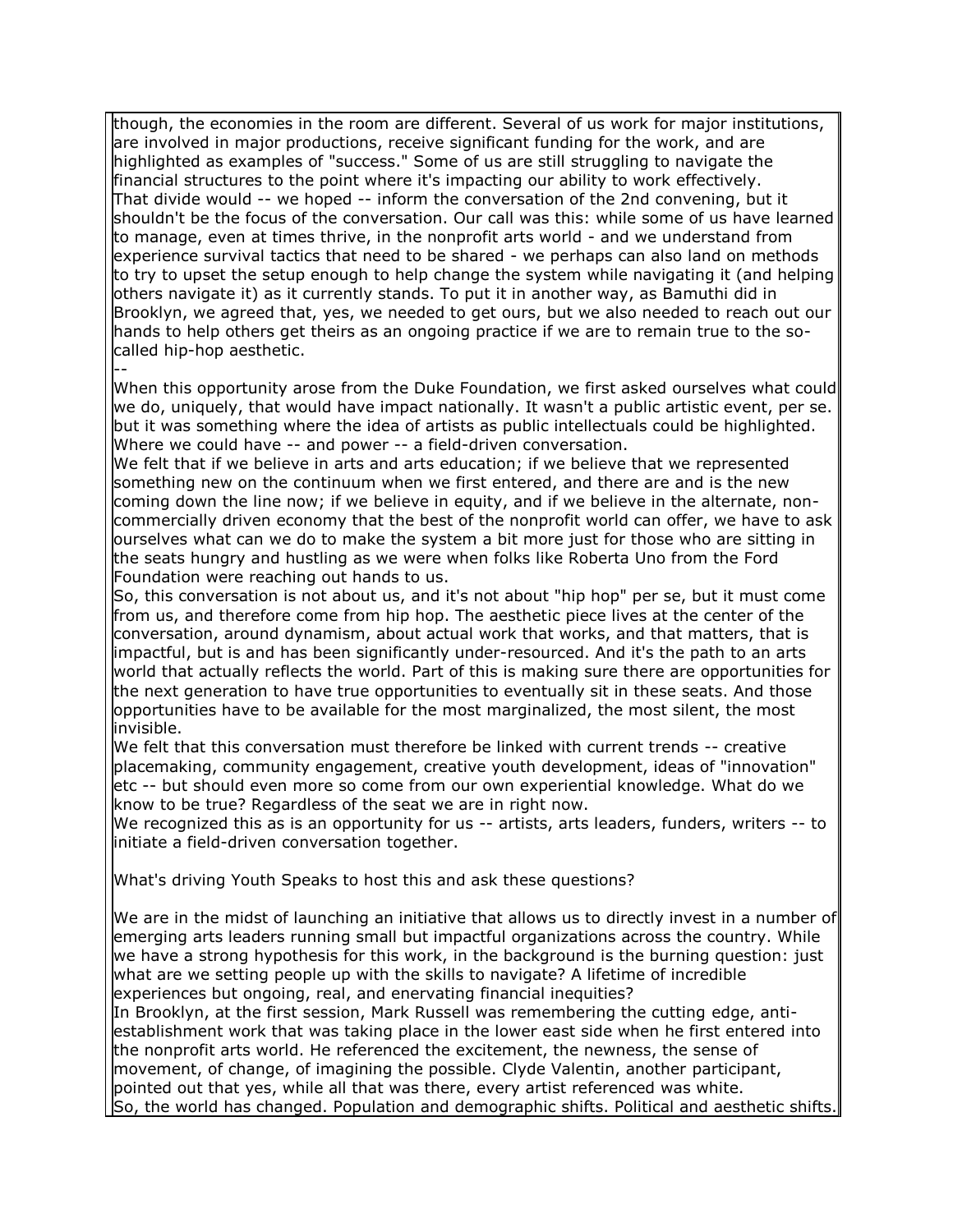Technological shifts. Economic shifts. But the nonprofit economy still exists in a very similar fashion to the way it was created in the early 20th century (which, as Holly Sidford reminded us, was created to support the interests and pleasures of the wealthy). With many of the calls for innovation from the funding world usually about catching up to the shifting realities, rather than being way out in front of them, we have an opportunity here. We believe part of our work is to define the "aesthetic" from which our work comes. It's not just what is on stage; it's how we've been informed and how we inform the work. What hip hop gave me, as the founder of Youth Speaks, more than anything, was the idea of the cypher: while I have the mic I need to kill it. When you have the mic, I need to root for you to kill it too, otherwise the cypher just isn't fresh.

This conversation Youth Speaks is launching is not about individual artists only, this is not about who is in this room, only. This is not about who and what is hop hop and who/what isn't. This is about the arts ecosystem and how the hip hop generation informed, impacted, bumped up against and continues to bump up against the current system, which includes individual artists, and includes arts education systems, producers, directors, dramaturgs, stage designers, book publishers, the writers, fundraisers, managing directors, academics, etc etc. ec -- and how we can change it. Or at the very least, inform what specifically needs to change and what specifically change looks like.

So we told participants that we wanted their experiential knowledge -- their life - in this conversation, but we asked them each to think about the ways in which we are all moving through a system and what we are bumping into that is not working, what we are being guided through that is great, what we are doing that is great and what isn't. We wanted to explore myriad opportunities to enter the arts eco-system as a whole regardless of where a person is from, what his or her economic circumstance are. We asked - how does this world become an equitable, accessible, meaningful space in which all can engage... and in doing so, become a more vibrant field, more meaningful, more impactful because more stories, more visions, more people can participate in real ways?

And again, those new opportunities would be permanent -- and replicable. And would become part of the fabric of youth culture and the educational system and the arts ecosystem. And one of the motivating factors for those of us who have struggled to keep the doors open at multiple times in our institutions and orgs when more sane people would have closed them, was we saw the absolute value, importance and necessity of those spaces, of those opportunities and the need for them (or at least the commitment to spaces like them) to be permanent. Because when something good exists, you can begin to imagine what would truly be lost if they disappeared.

And let's not kid ourselves -- we were all talking about money. Not exclusively but that's been a big part of the conversation. Not how am I going to get money, but how does the system need to evolve so I can get mine, you can get yours, she can get hers, etc. etc. etc. --

# The Logistics

Marc Bamuthi Joseph, Carlton Turner, Kamilah Forbes, and Clyde Valentin worked with Youth Speaks Executive Director James Kass and Producing Director Joan Osato, and Holly Sidford and Alexis Frasz from Helicon Collarboative on the planning of this project. The writers at Helicon have begun drafting the outline of the paper, conducting follow-up interviews, and laying out a timeline for completion and dissemination. We anticipate that the final draft will be completed toward the end of this calendar year, and we will begin presenting throughout the Winter and Spring of 2015.

The impressive roster of 24 attendees for the January convening in Brooklyn included Executive Directors of regional non-profit organizations and festivals, founders of performing arts groups - such as NYC's only break dance theater company -strategists and consultants for the nonprofit cultural sector, program officers representing arts funders, multidisciplinary artists including playwrights, visual artists, and Broadway performers, and,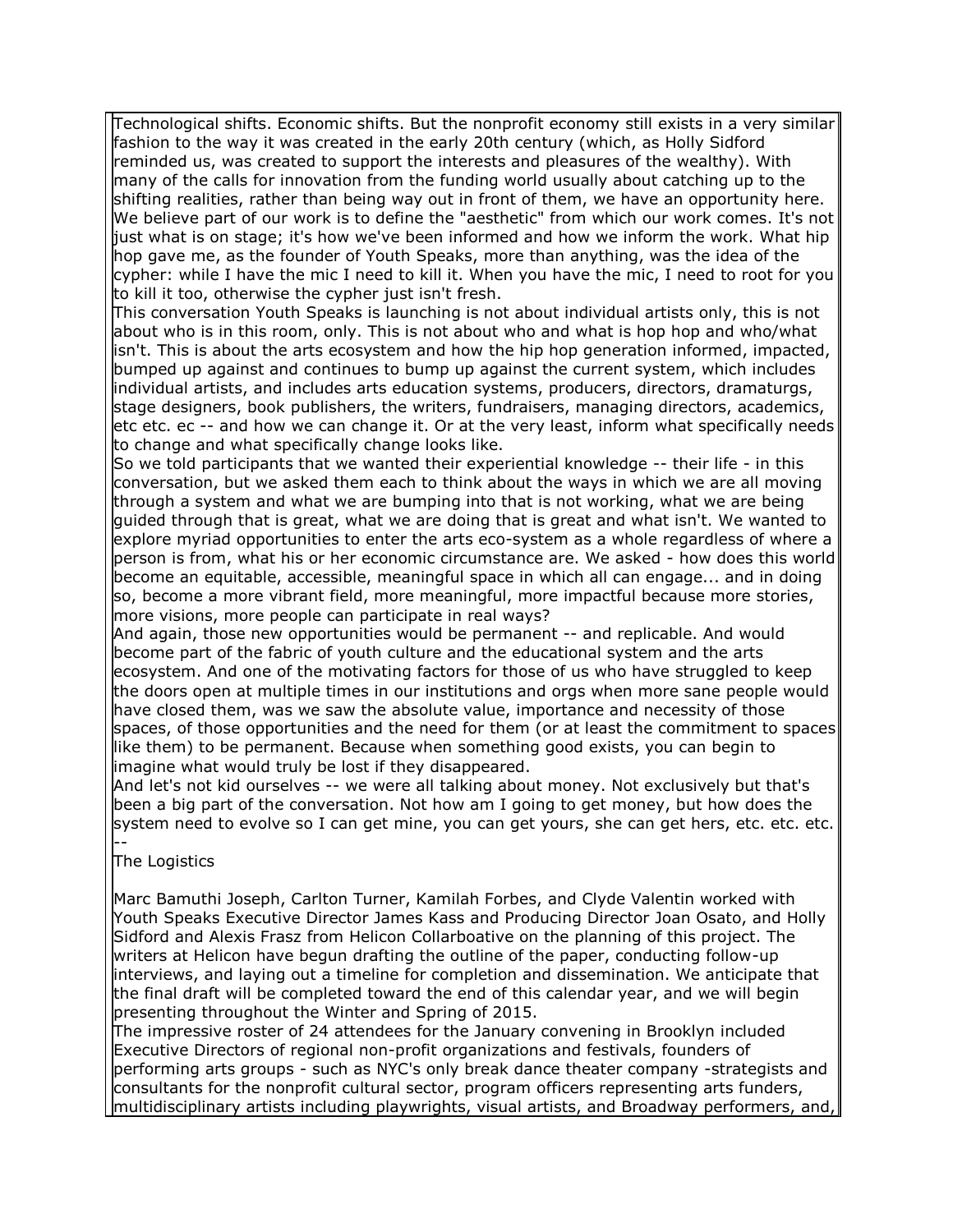of course, poets and hip-hop performers. Specifically, this roster included Holly Bass, Emilya Cachapero, Teo Castellanos, Mayda Del Valle, Gabriel 'Kwikstep' Dionisio, Paul Flores, Kamilah Forbes, Alexis Frasz, Ana 'Rockafella' Garcia, Chinaka Hodge, Cheryl Ikemiya, Baba Israel, Marc Bamuthi Joseph, James Kass, Jamie Merwin, Joan Osato, Mildred Ruiz, Mark Russell, Steve Sapp, Holly Sidford, Carlton Turner, Roberta Uno, and Clyde Valentin.

Specific takeaways from the group's two days of facilitated discussions and presentations included:

There is clash between the values and goals of hip hop and the mainstream nonprofit cultural sector. Hip hop traditionally challenges the dominant power structure and tries to dismantle that hierarchy. It is about where art comes from, not just what it is and how it can be utilized. This can fit uncomfortably with the mainstream nonprofit sector, funders, and society at large, which has a vested interest in maintaining the status quo.

The parameters of what constitutes hip hop and standards of quality in hip hop work in the nonprofit arts world are not well-defined. Hip hop values, aesthetics, language and goals are not well-understood by "outsiders," including presenters, critics and journalists. This is a challenge for integrating hip hop within the nonprofit sector and building an effective and relevant critical discourse around the work.

As nonprofit practitioners and artists, the group owned up to not always having had enough knowledge to position and safeguard themselves, their organizations and their work as effectively as possible in this framework.

Looking ahead to the second convening, and the long-term work the cohort intends to undertake, the group began to question if there are alternative grassroots models that should be pursued to develop safe but challenging places for emerging artists and arts leaders. They acknowledged that while it may be smart to take advantage of the popular interest in hip hop to get commercial support for artists, there is no flexibility in the forprofit world -- no sense of responsibility to the community, no artistic agency. At the same time, the nonprofit sector is beginning to represent a 'burning house', as it is increasingly faced with challenges related to sustainability, business models, support for artists and new work, etc.

Specific questions raised included:

How do we move from our individual successes to "movement building"? What is the movement we want to build? Is it artistic, political, or both? Is it about the nonprofit sector, or culture and society more broadly? Where is the momentum? Where is movement already happening?

How do we stay true to our value to support our communities (both artistic and larger) and bring everyone up? How do we create a path for the next generation of artists, and yet leave room for them to define their own space?

If you remove the commercialism of hip hop, how does the hip hop aesthetic -- in all of its facets- thrive in the nonprofit world, if it can? Is it enough that several of us are now in power?

How do we attract more investment and interest in the artistic and community-building process led by so-called members of the hip hop generation? As we move forward, what can we do to create opportunity and access for future generations so that the economies question is not still first and foremost?

How do we help foster more spaces to innovate and fail?

What do we bring to the nonprofit field that it would otherwise not have? How can we be a resource and a catalyst for change?

What does it mean for us to claim innovation as a primary value? Can we serve as a bridge from what's been to what's next? How?

Do we need to define standards for our field? To defend against "imposters"? If so, who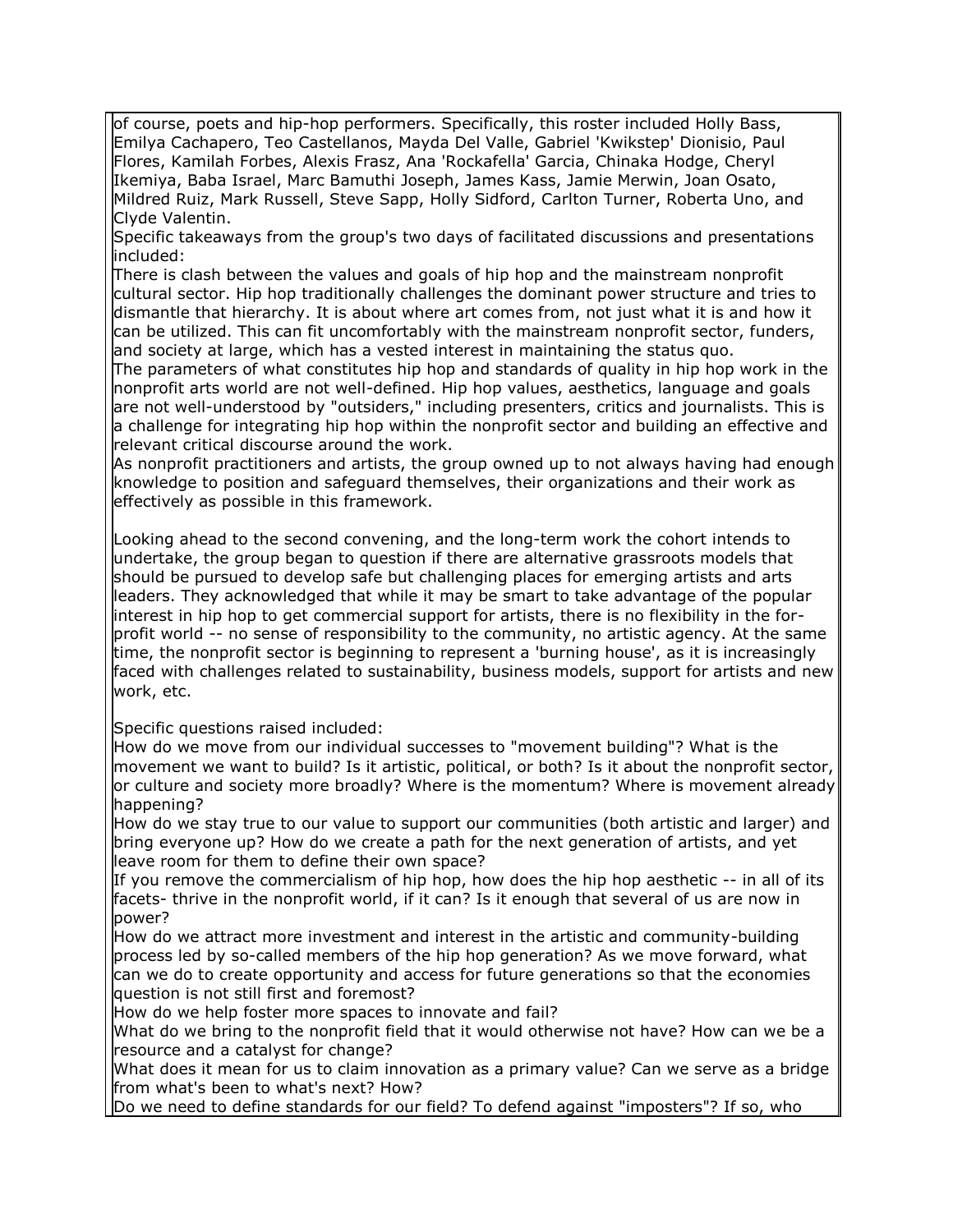gets to decide? What are the risks in doing this? How do we effectively capitalize on this work?

The second convening was held May 15-17, 2014 in San Francisco. As part of the itinerary, we were proud to include a performance of our world premiere of "Chasing Mehserle", a play written by project participant and Youth Speaks alum Chinaka Hodge. The two young actors playing the main characters in the play also participated in this second convening, adding the voices from very relevant emerging artists to the conversation. These voices were further represented by a larger group of young artists, directors, presenters and funders who were invited to join the attendees from the January convening (almost all of whom returned). These new additions included emerging arts leaders and artists, including solo performers, actors, dancers and playwrights, journalists and editors, teaching artists, program officers from arts funders, festival Directors, and Executive Directors of youth arts programs. In addition to the returning cohort members, we specifically welcomed the following new participants: Jacinda Bullie, Jeff Chang, Donte Clark, Hodari Davis, Goldie Deane, Jamilah King, Susie Lundy, Nate Marshall, Shannon Matesky, Jonathan McCrory, Elizabeth Méndez Berry, Anjel Newmann ('Medusah Black'), Amy O'Neal, Will Power, Diane Sanchez, Danez Smith, Michael Turner, Meiyin Wang, and Jason Yoon. Like the first convening, this second convening carried through on our initial agenda and surpassed even our own expectations. In addition to laying the groundwork for the codification of best practices and effective models for integrating hip hop artists into the larger nonprofit performing arts landscape, the discussions at this second convening helped us to reflect upon and hone our own internal strategies and artistic approaches at Youth Speaks.

### **Challenges / Obstacles / Failures Encountered in the Project**

We decided not to bring on Dr. Maria Rosario Jackson as facilitator for these convenings, as we had initially planned, although we did invite her to attend the second convening. She was unable to join due to a scheduling conflict and so we decided to do a rotating pool of facilitators.

# **What was learned from these that might be of benefit to others?**

N/A

**Links to relevant website(s) and/or project publications, reports, etc.** N/A at this time

**If someone wishes to speak with your organization further about your project, would there be a willing contact? Y/N**

If yes, please provide contact name and information for preferred method of contact (email, phone, etc).